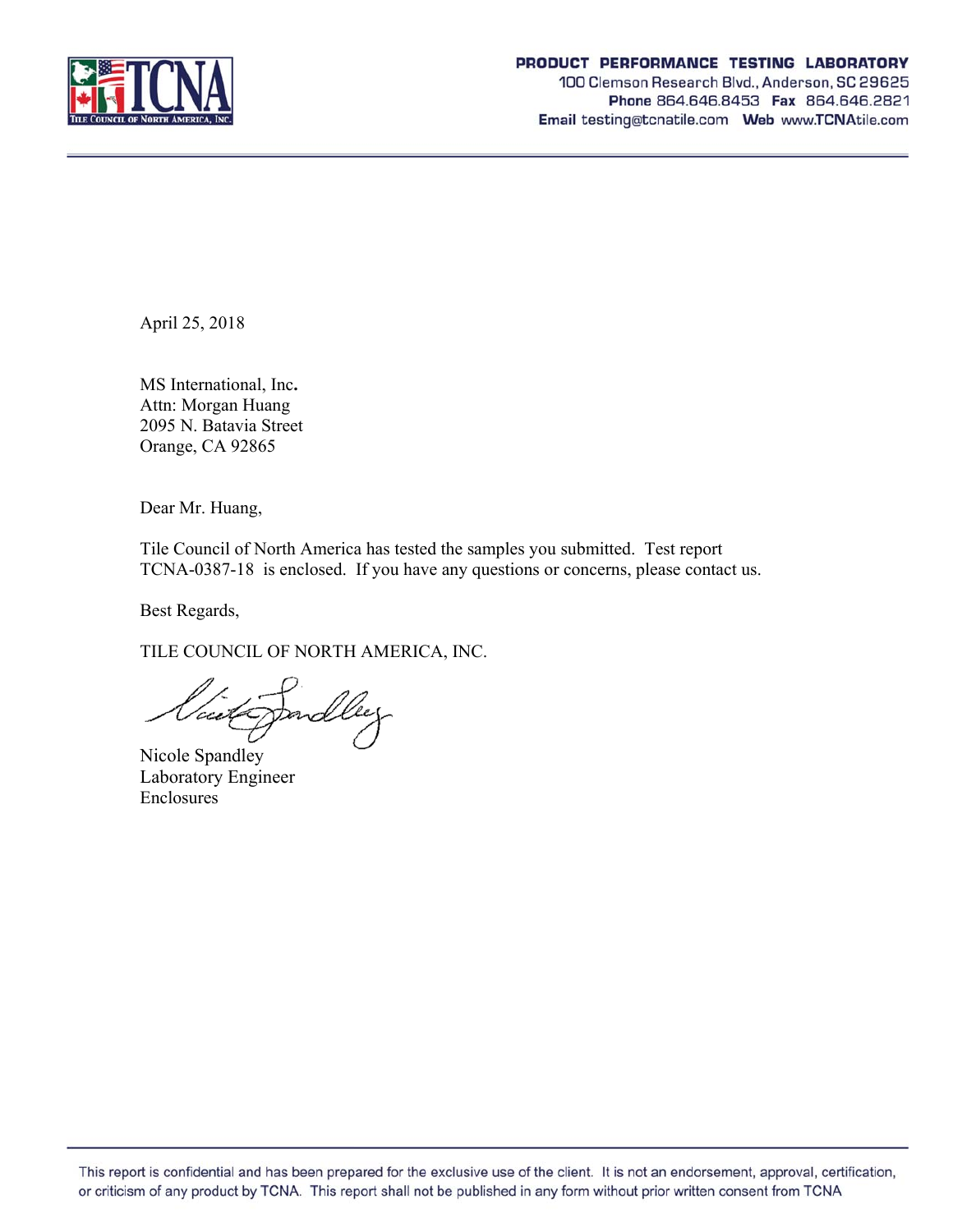

#### **TCNA TEST REPORT NUMBER: TCNA-0387-18 PAGE:** 1 **OF** 4

#### **TEST REQUESTED BY: MS International, Inc.**

### **TEST METHOD: ANSI A137.1-2017 Section 9.6.1: "Wet Dynamic Coefficient of Friction (DCOF)"**

Informal Test Method Description: This test method covers the measurement of dynamic coefficient of friction of ceramic tile or other surfaces under the wet condition using the BOT 3000 device.

This summary is provided for the reader's convenience and is not a complete description of the method. See ANSI A137.1 Section 9.6.1 for all method details and information.

| <b>TEST SUBJECT MATERIAL:</b> | Identified by client as: "Brixstyle Line" |
|-------------------------------|-------------------------------------------|
|                               | Approximate Size as Received: 12"x24"     |
|                               | Product Color: Not Provided               |
|                               |                                           |

**TEST DATE:** 4/25/2018

### **TEST PROCEDURE NOTES:**

- Sample Prep: Samples cut to 12″x12″ for testing.
- The tiles were cleaned with Renovator #120 prior to testing.
- Three (3) pieces of tile were tested in all four directions with 10″ long measurements.
- The SBR sensor was verified using a standard tile prior to testing. The DCOF measurement on the standard tile was 0.29, within the required range.
- Testing was performed under wet conditions using 0.05% SLS water
- Testing was conducted under laboratory conditions at approximately 70°F and 50% relative humidity using a calibrated BOT 3000E device (calibration due: 8/30/2018).
- After testing the SBR sensor was verified again according to the procedure. The DCOF measurement on the standard tile after testing was 0.28, within the required range.

# **TEST RESULTS:**

The individual and average DCOF data for each tile were as follows:

| <b>Direction</b> | Tile 1 | Tile 2 | Tile 3 |
|------------------|--------|--------|--------|
| Direction 1      | 0.43   | 0.48   | 0.45   |
| Direction 2      | 0.46   | 0.50   | 0.53   |
| Direction 3      | 0.54   | 0.62   | 0.58   |
| Direction 4      | 0.54   | 0.60   | 0.61   |
| Average          | 0.49   | 0.55   | 0.54   |



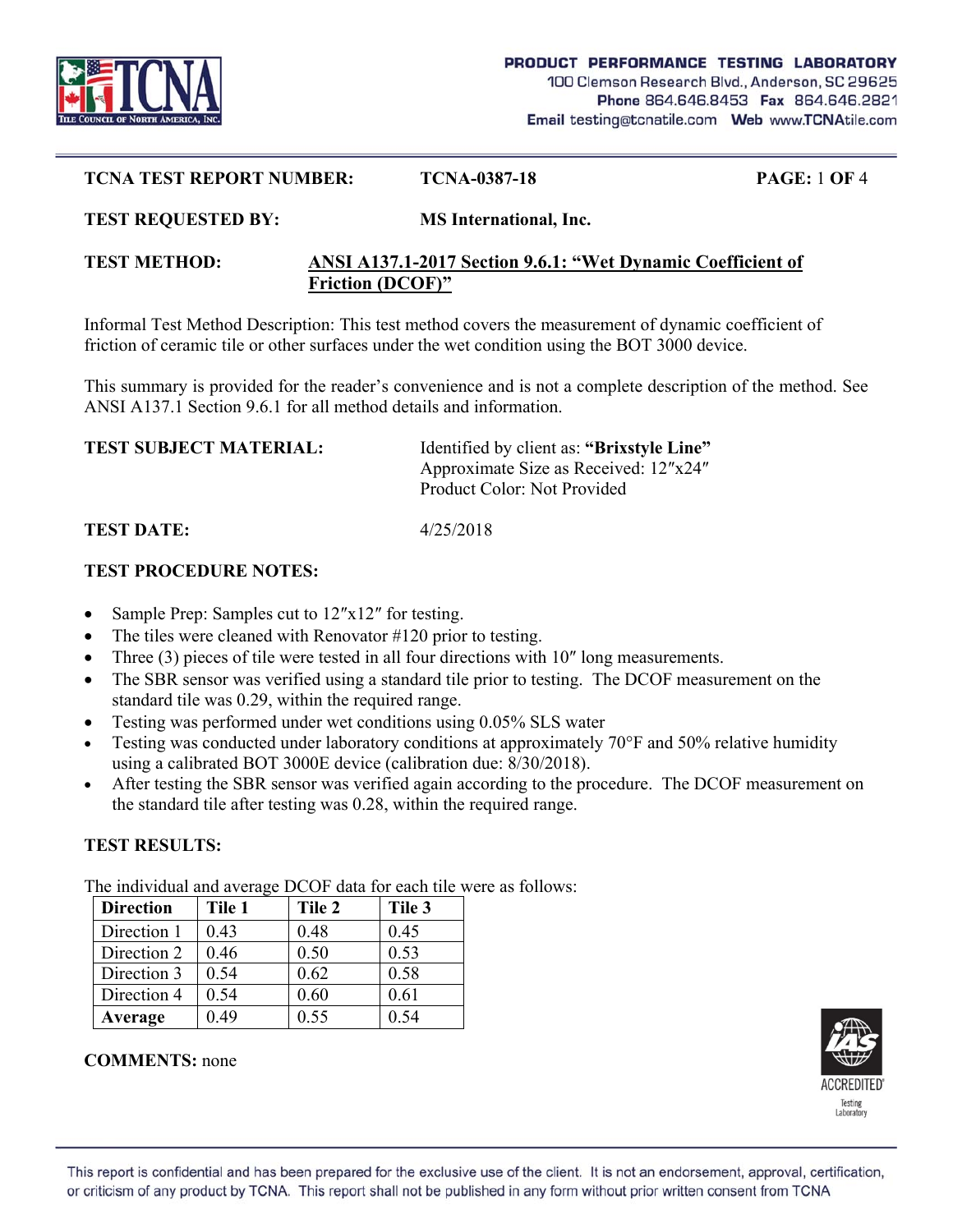

| <b>TCNA TEST REPORT NUMBER:</b> | <b>TCNA-0387-18</b>                                                                    | <b>PAGE: 2 OF 4</b> |
|---------------------------------|----------------------------------------------------------------------------------------|---------------------|
| <b>TEST REQUESTED BY:</b>       | <b>MS</b> International, Inc.                                                          |                     |
| <b>TEST SUBJECT MATERIAL:</b>   | Identified by client as: "Brixstyle Line"                                              |                     |
| <b>TEST METHOD:</b>             | ANSI A137.1-2017 Section 9.6.1: "Wet Dynamic Coefficient of<br><b>Friction (DCOF)"</b> |                     |

# **IMAGE OF PRODUCT TESTED:**





This report is confidential and has been prepared for the exclusive use of the client. It is not an endorsement, approval, certification, or criticism of any product by TCNA. This report shall not be published in any form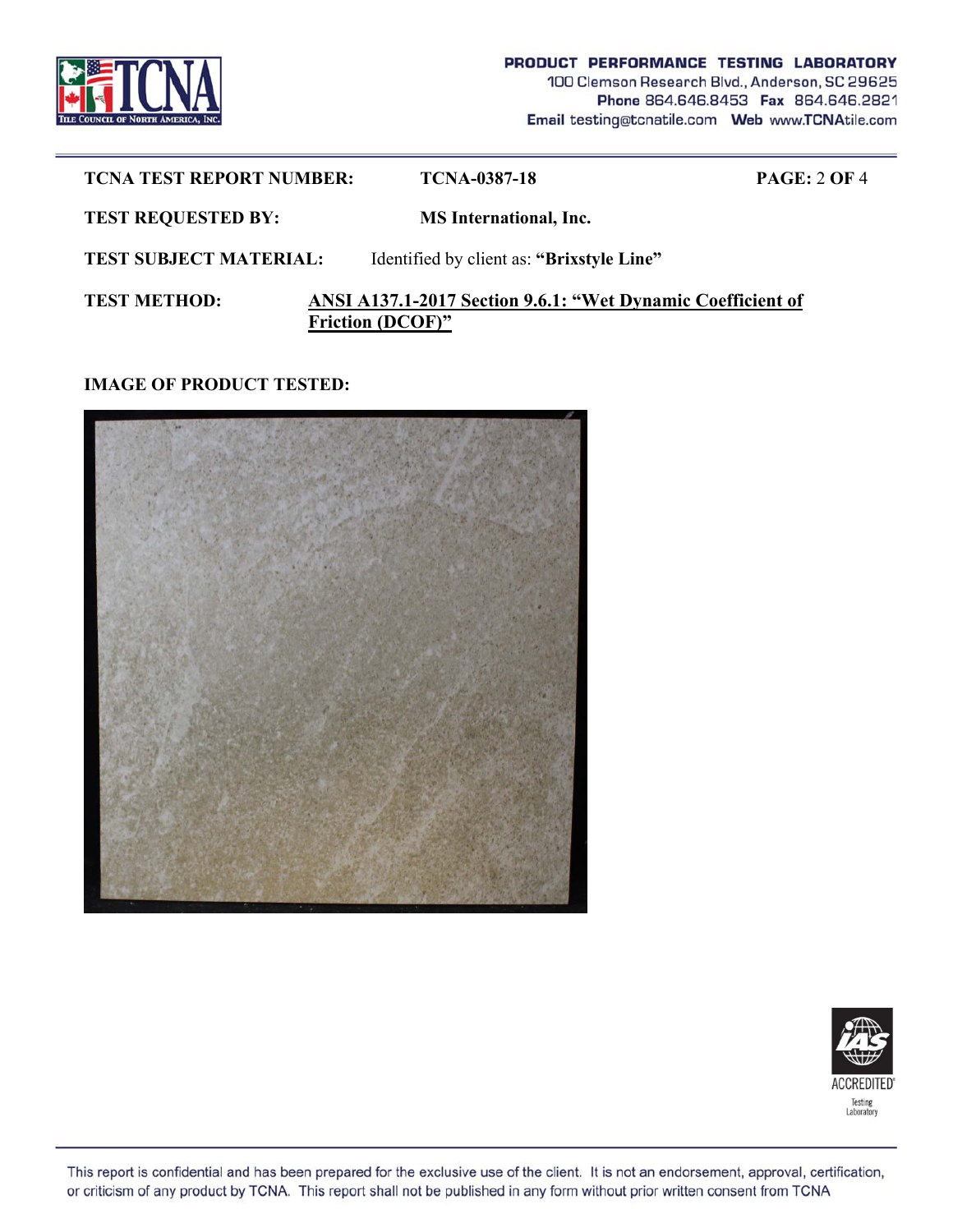

| <b>TCNA TEST REPORT NUMBER:</b> | <b>TCNA-0387-18</b>                                                                    | <b>PAGE: 3 OF 4</b> |
|---------------------------------|----------------------------------------------------------------------------------------|---------------------|
| <b>TEST REQUESTED BY:</b>       | <b>MS</b> International, Inc.                                                          |                     |
| <b>TEST SUBJECT MATERIAL:</b>   | Identified by client as: "Brixstyle Line"                                              |                     |
| <b>TEST METHOD:</b>             | ANSI A137.1-2017 Section 9.6.1: "Wet Dynamic Coefficient of<br><b>Friction (DCOF)"</b> |                     |

### **ANSI SPECIFICATIONS:**

According to the ANSI A137.1 standard for ceramic tile, "Unless otherwise specified, tiles suitable for level interior spaces expected to be walked upon when wet shall have a wet DCOF of 0.42 or greater when tested using SLS solution as per the procedure in section 9.6.1. However, tiles with a DCOF of 0.42 or greater are not necessarily suitable for all projects. The specifier shall determine tiles appropriate for specific project conditions, considering by way of example, but not in limitation, type of use, traffic, expected contaminants, expected maintenance, expected wear, and manufacturers' guidelines and recommendations."

This paragraph is excerpted from Section 6.2.2.1.10 of the standard. For the complete section, including necessary information for specifiers, this section can be viewed and downloaded at no cost at http://www.tcnatile.com/images/pdfs/COF\_excerpt\_from\_ANSI\_A137.1-2012\_release\_date\_November\_2012.pdf

# **DISCLAIMER AND LIMITATION OF LIABILITY**

This report is provided for the sole use of the client and no one else. It is intended for professional use by a knowledgeable professional. If published by the client, it must be published in full, including this disclaimer and limitation of liability.

This report is not an endorsement, recommendation, approval, certification, or criticism by TCNA of any particular product or its application. TCNA recommends that anyone considering the use or installation of a particular product consult with the manufacturer or an industry professional for advice specific to the person's needs and consider any applicable laws, statutes, codes, or regulations relevant to the particular product. TCNA does not know all the different manners and applications in which a client's particular product might be used, and, therefore, it disclaims any and all duty to provide warnings or to further investigate the suitability of the use of a particular product in a particular situation.

Unless otherwise expressly stated, TCNA tested the specific test subject material provided by the client and identified in the lab report, as indicated by the client. TCNA does not independently verify the information provided by the client, and it makes no representation that similar results would be achieve with other, untested materials, even if such other materials purportedly have the same product name, are purportedly of the same or similar type of tile or product made by the client, or are purportedly from the same batch of tile or product. Nor does TCNA state that the date in this report



This report is confidential and has been prepared for the exclusive use of the client. It is not an endorsement, approval, certification, or criticism of any product by TCNA. This report shall not be published in any form without prior written consent from TCNA